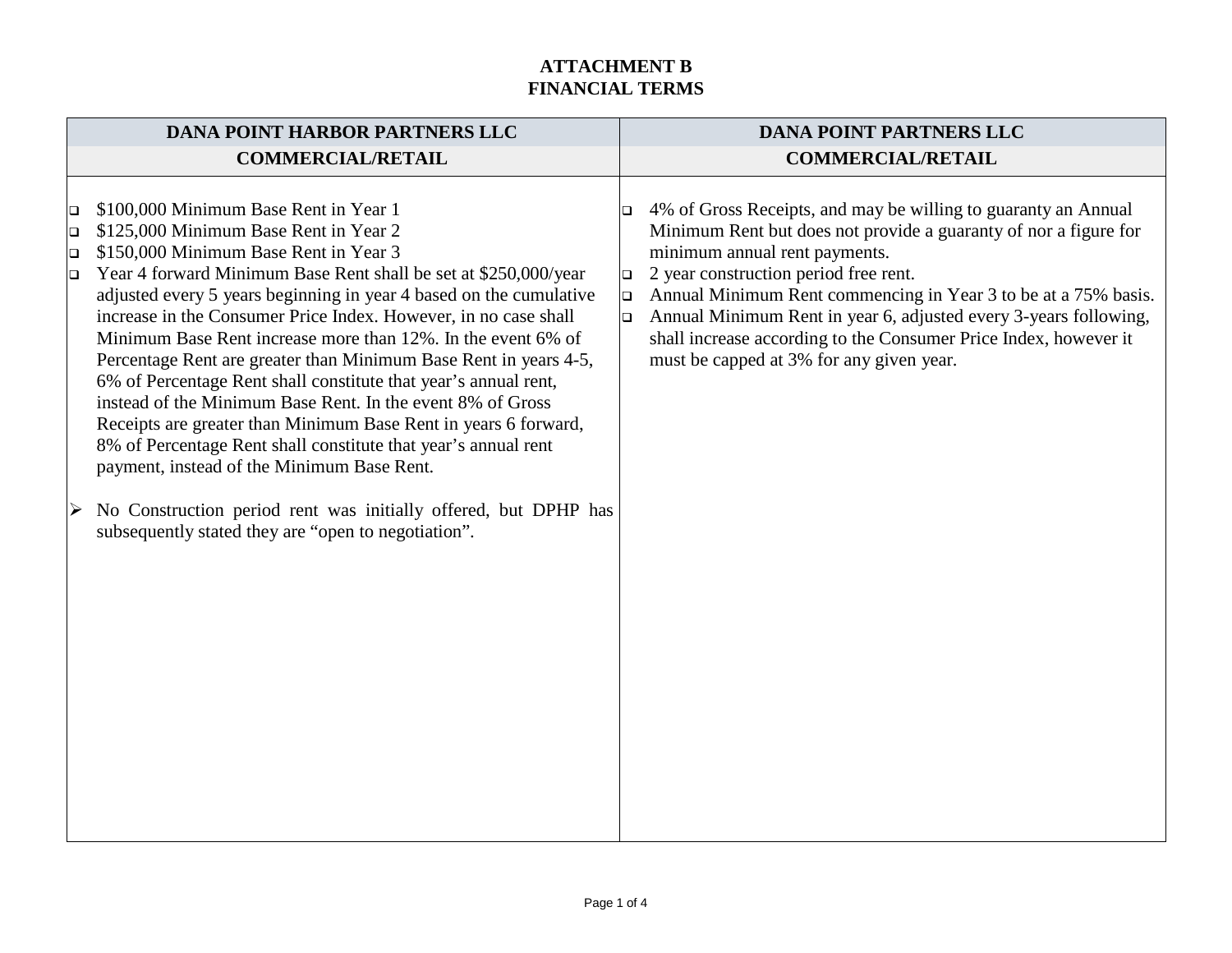| <b>DRY MARINA</b>                                                                                                                                                                                                                                                                                                                                                                                                                                                                          | <b>DRY MARINA</b>                                                                                                                                                                                                                                                                                                                                                                                    |
|--------------------------------------------------------------------------------------------------------------------------------------------------------------------------------------------------------------------------------------------------------------------------------------------------------------------------------------------------------------------------------------------------------------------------------------------------------------------------------------------|------------------------------------------------------------------------------------------------------------------------------------------------------------------------------------------------------------------------------------------------------------------------------------------------------------------------------------------------------------------------------------------------------|
| The following Development Components are subject to the following                                                                                                                                                                                                                                                                                                                                                                                                                          |                                                                                                                                                                                                                                                                                                                                                                                                      |
| payment terms.<br><b>Payment Terms</b><br>Minimum Base Rent and Percentage rent as outlined below is for the<br>entirety of the Dry Marina and not per component.<br>\$25,000 Minimum Base Rent in Year 1<br>$\Box$<br>\$30,000 Minimum Base Rent in Year 2<br>$\Box$                                                                                                                                                                                                                      | 20% of Gross Receipts, and may be willing to guaranty an Annual<br>Minimum Rent but does not provide a guaranty of nor a figure for<br>minimum annual rent payments.<br>2 year construction period and 3 year operating period free rent. (5<br>years of free rent)<br>Annual Minimum Rent in year 6 and at each 3-year Adjustment<br>thereafter to be 75% of average sum of Annual Minimum Rent and |
| \$40,000 Minimum Base Rent in Year 3<br>$\Box$<br>Year 4 forward Minimum Base Rent shall be set at \$40,000/year<br>$\Box$<br>adjusted every 5 years beginning in year 4 based on the cumulative<br>increase in the Consumer Price Index. However, in no case shall<br>Minimum Base Rent increase more than 12%. In the event the sum<br>of the below percentage rents are greater than the Minimum Base<br>Rent, the sum of percentage rents shall constitute that year's annual<br>rent. | Percentage Rent paid for 3 prior years. No Annual Minimum Rent<br>adjustments are to be made automatically based upon Consumer<br>Price Index increases.                                                                                                                                                                                                                                             |
| Development Components & Percentage Rents                                                                                                                                                                                                                                                                                                                                                                                                                                                  |                                                                                                                                                                                                                                                                                                                                                                                                      |
| Dry Stack Storage - 10%<br>$\Box$                                                                                                                                                                                                                                                                                                                                                                                                                                                          |                                                                                                                                                                                                                                                                                                                                                                                                      |
| Trailer Boat Storage (Parking Lot) - 20%<br>$\Box$                                                                                                                                                                                                                                                                                                                                                                                                                                         |                                                                                                                                                                                                                                                                                                                                                                                                      |
| Vending - 5%<br>$\Box$<br>Boat Launch/Day Boater Parking - 5%                                                                                                                                                                                                                                                                                                                                                                                                                              |                                                                                                                                                                                                                                                                                                                                                                                                      |
| $\Box$<br>Lockers - 5%<br>$\Box$                                                                                                                                                                                                                                                                                                                                                                                                                                                           |                                                                                                                                                                                                                                                                                                                                                                                                      |
| Parking - 5%<br>o                                                                                                                                                                                                                                                                                                                                                                                                                                                                          |                                                                                                                                                                                                                                                                                                                                                                                                      |
| Gross Revenue Buildings (Landside Structures with 3rd Party<br>$\Box$                                                                                                                                                                                                                                                                                                                                                                                                                      |                                                                                                                                                                                                                                                                                                                                                                                                      |
| Leases, if any) $-8\%$<br>MISC. (Includes Services, etc.) - 5%                                                                                                                                                                                                                                                                                                                                                                                                                             |                                                                                                                                                                                                                                                                                                                                                                                                      |
| $\Box$                                                                                                                                                                                                                                                                                                                                                                                                                                                                                     |                                                                                                                                                                                                                                                                                                                                                                                                      |
| $\triangleright$ No Construction period rent was initially offered, but DPHP has<br>subsequently stated they are "open to negotiation".                                                                                                                                                                                                                                                                                                                                                    |                                                                                                                                                                                                                                                                                                                                                                                                      |
|                                                                                                                                                                                                                                                                                                                                                                                                                                                                                            |                                                                                                                                                                                                                                                                                                                                                                                                      |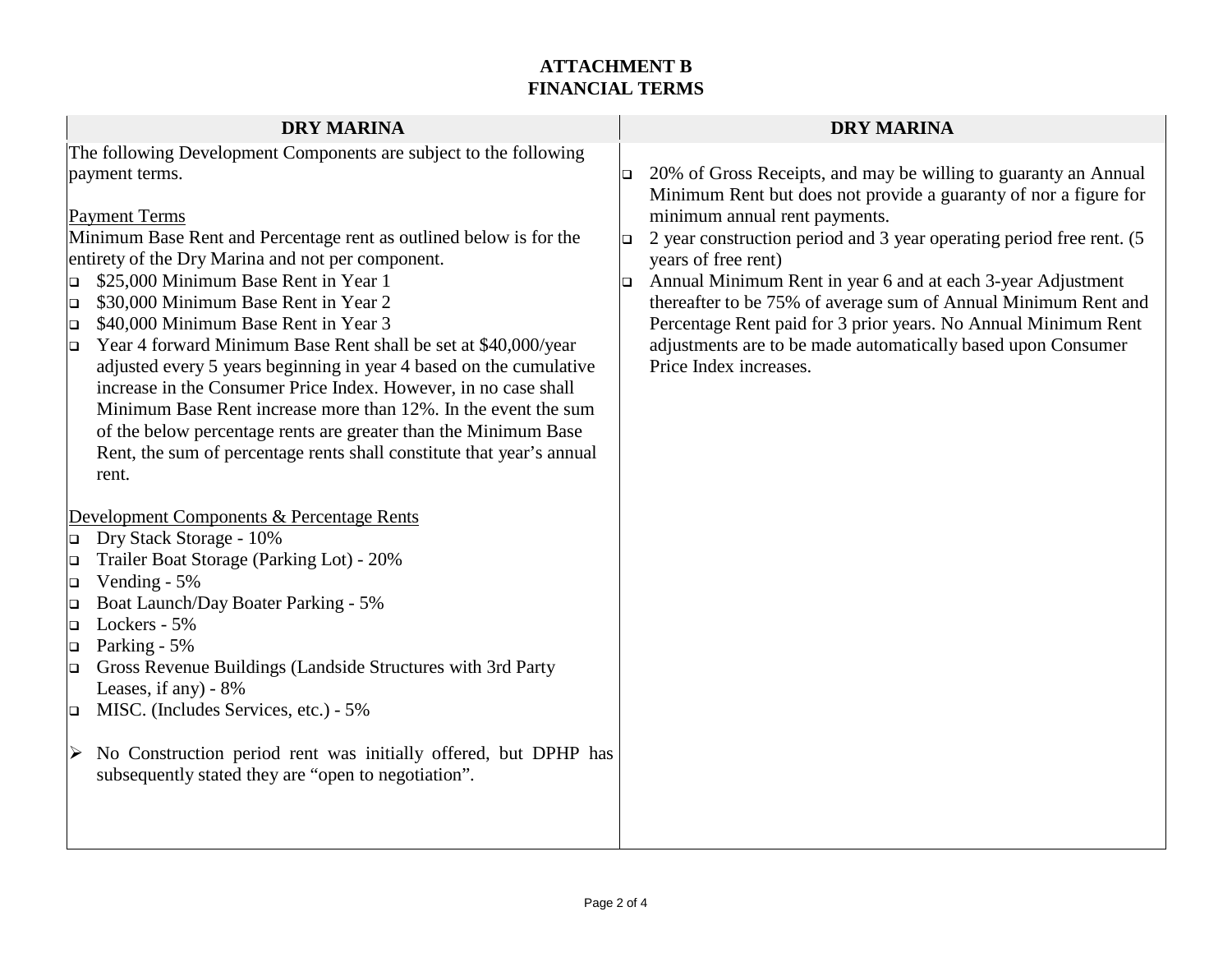| <b>WET MARINA</b>                                                                                                                                                                                                                                                                                                                                                                                                                                                 | <b>WET MARINA</b>                                                                                                                                                                                                                                                                                                                                                                                              |
|-------------------------------------------------------------------------------------------------------------------------------------------------------------------------------------------------------------------------------------------------------------------------------------------------------------------------------------------------------------------------------------------------------------------------------------------------------------------|----------------------------------------------------------------------------------------------------------------------------------------------------------------------------------------------------------------------------------------------------------------------------------------------------------------------------------------------------------------------------------------------------------------|
| The following Development Components are subject to the following<br>payment terms. Payment:<br><b>Payment Terms</b><br>Minimum Base Rent and Percentage rent as outlined below is for the                                                                                                                                                                                                                                                                        | 25% of Gross Receipts, and may be willing to guaranty an Annual<br>IО<br>Minimum Rent but does not provide a guaranty of nor a figure for<br>minimum annual rent payments.                                                                                                                                                                                                                                     |
| entirety of the Wet Marina and not per component.<br>\$1,500,000 Minimum Base Rent in Year 1<br>$\Box$<br>Year 2 forward Minimum Base Rent shall be adjusted every 5 years<br>$\Box$<br>to an amount that is 75% of the average of the previous three<br>preceding years actual rent paid. In the event the sum of the below<br>percentage rents are greater than the Minimum Base Rent, the sum of<br>percentage rents shall constitute that year's annual rent. | 2 year construction period and 3 year operating period free rent. (5<br>$\Box$<br>years of free rent)<br>Annual Minimum Rent in year 6 and at each 3-year Adjustment<br><b>D</b><br>thereafter to be 75% of average sum of Annual Minimum Rent and<br>Percentage Rent paid for 3 prior years. No Annual Minimum Rent<br>adjustments are to be made automatically based upon Consumer<br>Price Index increases. |
| Development Components & Percentage Rents<br>Slips Rentals - 20%<br>O.<br>End Ties, Side Ties and Liveaboards - 20% Dinghy - 10%<br>$\Box$<br>Lockers - 5%<br>$\Box$<br>Gross Revenue Buildings - 8%<br>$\Box$<br>Vending - 5%<br>$\Box$<br>Misc. (Includes Services, etc.) - 5%<br>▫<br>Gross Revenue Parking - 5%<br>$\Box$                                                                                                                                     |                                                                                                                                                                                                                                                                                                                                                                                                                |
| No Construction period rent was initially offered, but DPHP has<br>➤<br>subsequently stated they are "open to negotiation".                                                                                                                                                                                                                                                                                                                                       |                                                                                                                                                                                                                                                                                                                                                                                                                |